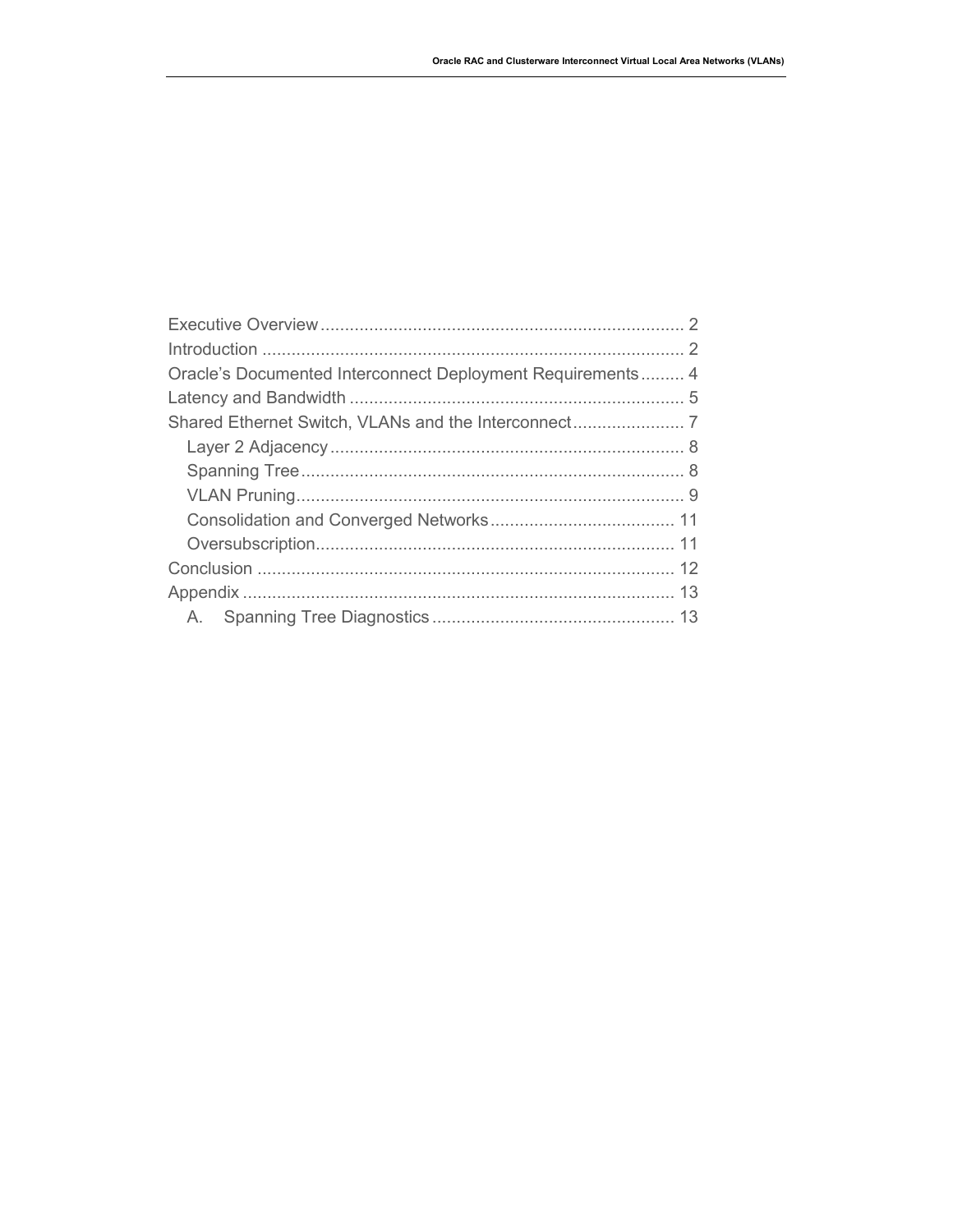## Executive Overview

This paper addresses Oracle's interconnect requirement as 'private' and 'separate' and evaluates this requirement in terms of latency and bandwidth in an shared Ethernet network environment.

A shared Ethernet network, in an Oracle Clusterware interconnect context, is a network where a switch, network interface or network segment is configured to handle network traffic that is unrelated to the interconnect traffic. This unrelated traffic may be private interconnect traffic from consolidated databases or consolidated virtual environments, public traffic from adjacent Local Area Network (LAN) segments, storage traffic, backup and replication traffic or any other network traffic unrelated to the cluster interconnect. A shared Ethernet switch network is usually partitioned for broadcast isolation using Virtual Local Area Networks (VLANs). Partitioning may be configured at the port level on the switch (most common configuration) for tagged or untagged VLANs depending on the topology. Partitioning may also occur on the host network adapter using tagged VLANs. A shared Ethernet network implies shared switch and NIC resources and, as such, are potentially subject to increased contention, performance degradation and diminished availability.

This paper draws focus to shared Ethernet switch, shared NIC VLAN configuration and deployment practices intended to optimize for Oracle Clusterware interconnect performance and availability. Oracle Real Application Clusters (RAC) interconnect latency and bandwidth baselines are described in generic terms as guidelines and are not intended to apply to Oracle Engineered Systems. These baselines should be considered when deploying the Oracle Clusterware interconnect in an Shared Ethernet network topology. The target audience is anyone with an interest in Oracle Clusterware interconnect network deployment requirements, specifically Architects, DBAs, System Administrators and Network Engineers. This is paper is not intended to provide specific VLAN configuration guidance but will assist in network architectural design based on the requirements of the Oracle Clusterware interconnect, variable workload and the supporting network components.

### **Introduction**

Oracle Clusterware requires a cluster interconnect configured for inter-node communication. This cluster interconnect communication is fundamentally of two types:

- 1) Inter-node cluster heartbeat and messaging for cluster topology (node and group) management. Inter-node cluster heartbeats and messages tend to be small, ~200 bytes.
- 2) Inter-node global cache buffer transfers for applications, such as Real Application Clusters (RAC), that exploit active/active inter-node, in-memory buffer access across nodes in the cluster. Inter-node global cache buffer transfers may vary from 2k-16k block sizes depending on the application and the data access patterns.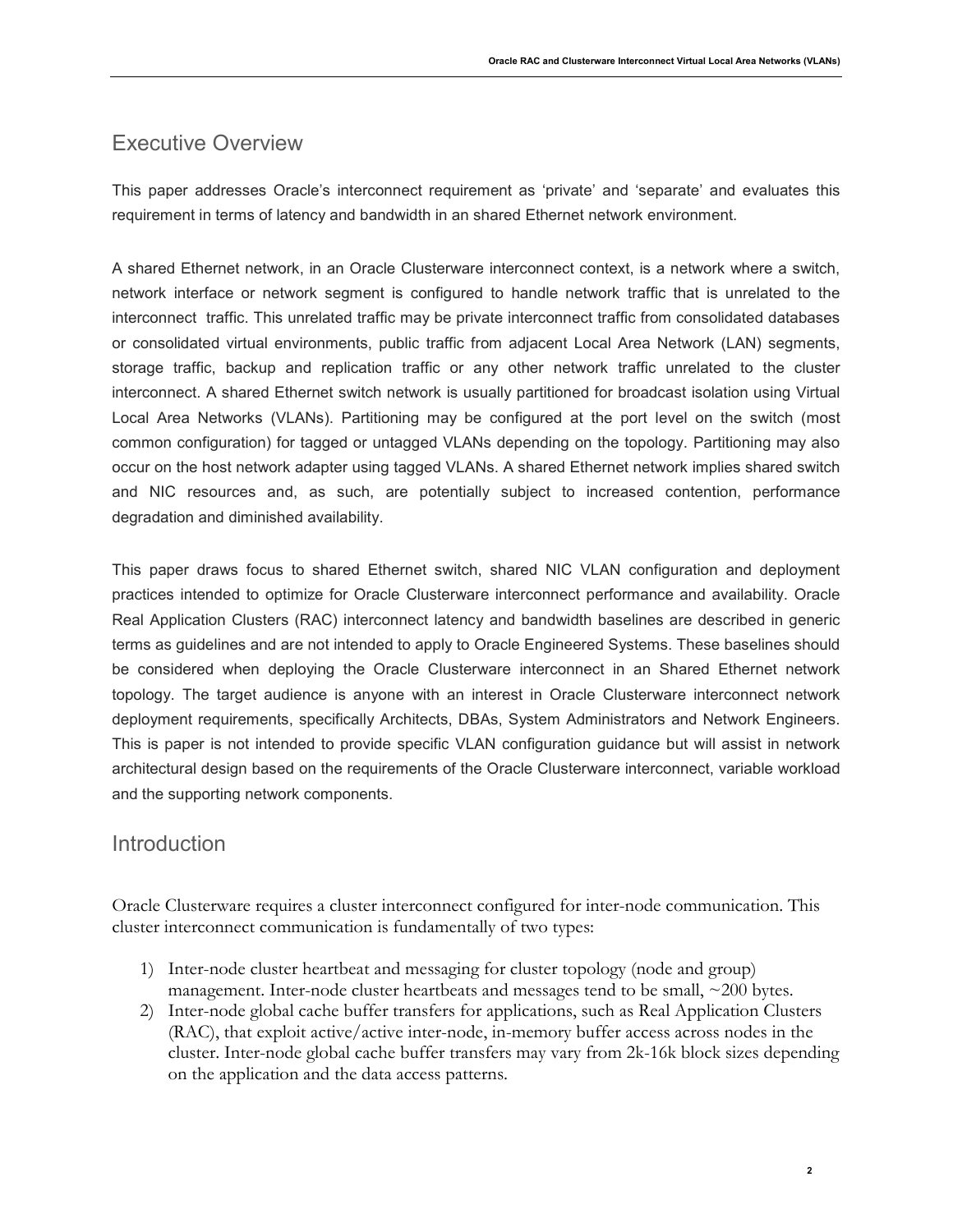The Oracle Clusterware interconnect is a non-traditional interconnect and should be considered, in shared global cache applications, such as Oracle RAC, to be an I/O subsystem for inter-node global cache buffer transfers with the latency and bandwidth requirements of high performance cluster computing.

For this reason, Oracle Clusterware for RAC requires a highly reliable, low-latency, high-bandwidth transport medium to ensure highly available and efficient global cache buffer processing. This requirement traditionally has been satisfied by stand alone, dedicated switches where isolation guarantees control over latency and throughput. To achieve complete isolation and dedicated bandwidth, dedicated switches and NICs are required. In a shared Ethernet network, however, VLANs must be configured to support the cluster interconnect as a private network. VLANs can satisfy the low latency, high bandwidth and network isolation required by the Oracle Clusterware private interconnect. VLAN configurations may vary depending on the desired topology, degree of sharing on the host network interface, the network traffic characteristics and required isolation.

This paper describes Oracle interconnect lower bound latency estimates for optimal message and RAC block processing and provides guidelines for conservative bandwidth estimates. These estimates provide a baseline when evaluating actual application runtime latency and throughput requirements and should be measured and evaluated in a shared Ethernet VLAN deployment.

The latency, bandwidth and availability requirements of the cluster interconnect require that standard Ethernet design, deployment and monitoring best practices be applied to protect against cluster outages and performance degradation due to common Shared Ethernet switch network events.

This paper highlights concern with Spanning Tree events, network congestion due to oversubscribed network segments (switch/NIC), packet broadcast propagation, and VLAN configuration. Footnotes reference network vendor documentation that describes in greater detail Data Center Ethernet network design and deployment best practices relevant to the Oracle Clusterware interconnect performance and availability.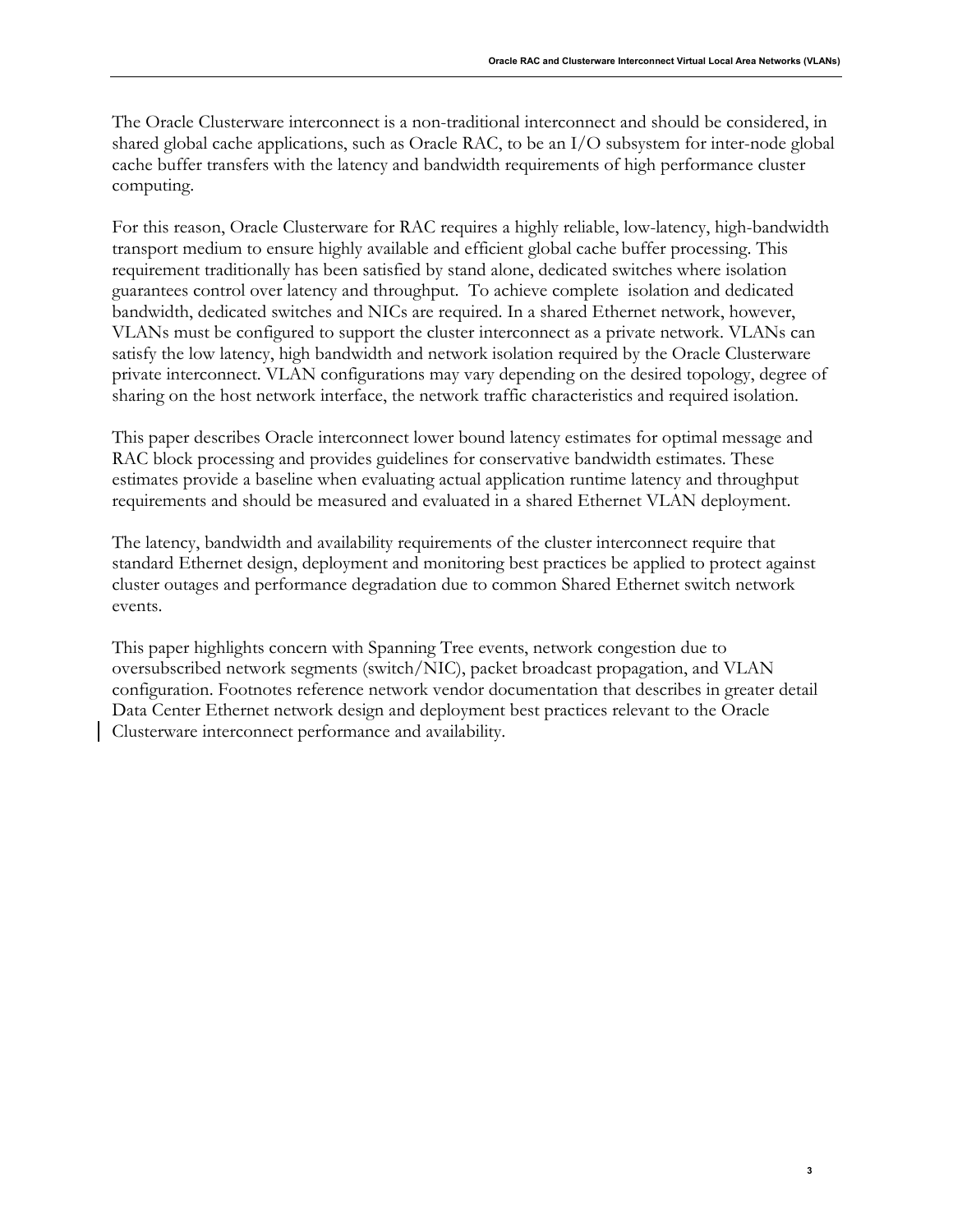### Oracle's Documented Interconnect Deployment Requirements

The Oracle documented requirements for interconnect deployment describe a 'private' and 'separate' network. The requirements are stated in terms of 'private' and 'separate' as an isolated network dedicated to interconnect traffic. From Oracle's documentation:

The interconnect network is a **private** network using a switch (or multiple switches) that only the nodes in the cluster can access.<sup>1</sup>

And

Oracle Clusterware requires that you connect the nodes in the cluster to a **private** network by way of a private interconnect. The private interconnect is a **separate** network that you configure between cluster nodes. The interconnect used by Oracle RAC is the same interconnect that Oracle Clusterware uses. This interconnect should be a **private** interconnect, meaning it is not accessible to nodes that are not members of the cluster. $<sup>2</sup>$ </sup>

The terms 'private' and 'separate' have long been interpreted to mean a dedicated, stand-alone switch (or switches for high availability (HA)). For clustered environments that require complete isolation and dedicated bandwidth, this continues to be Oracle's best practices for interconnect deployment.

However, 'private' and 'separate' dedicated switches do not necessarily correspond to the definitions of latency and bandwidth requirements which are usually needed by the network engineer. And dedicated hardware is contrary to the hardware and software consolidation efforts taking place within the data center.

Currently, the most common Oracle Clusterware interconnect deployments tend to be single gigabit Ethernet (1GbE) links or aggregated/bonded links (an HA best practice), OSI layer 2 adjacency to a switch, e.g. directly attached to a switch or switches. The switch(es) are commonly standalone and provide a dedicated broadcast/multicast domain and non-routed LAN for the interconnect traffic.

Consolidation efforts in the datacenter have rendered stand-alone switches unmanageable and contrary to evolving network deployment standards. Increasingly, single gigabit Ethernet is also replaced with 10 gigabit networks to handle the consolidated network load. Motivated by this consolidation and ease of management, network engineers are retiring legacy OSI layer 2 switches for Enterprise Class, multi-layer, managed switches of greater bandwidth capacity. These switches are feature rich and include support for VLANs, variable MTU, link aggregation and Quality of Service. VLANs play a significant role in the network consolidation effort within the datacenter, and, as a consequence, Oracle's interconnect deployment requirements of 'private' and 'separate' are evaluated in this context.

<sup>&</sup>lt;sup>1</sup> Oracle® Clusterware Administration and Deployment Guide 11g Release 2 (11.2) Part Number E10717-03 http://download.oracle.com/docs/cd/E14072\_01/rac.112/e10717/intro.htm#sthref24

<sup>&</sup>lt;sup>2</sup> Oracle® Database 2 Day + Real Application Clusters Guide11g Release 2 (11.2) Part Number E10743-01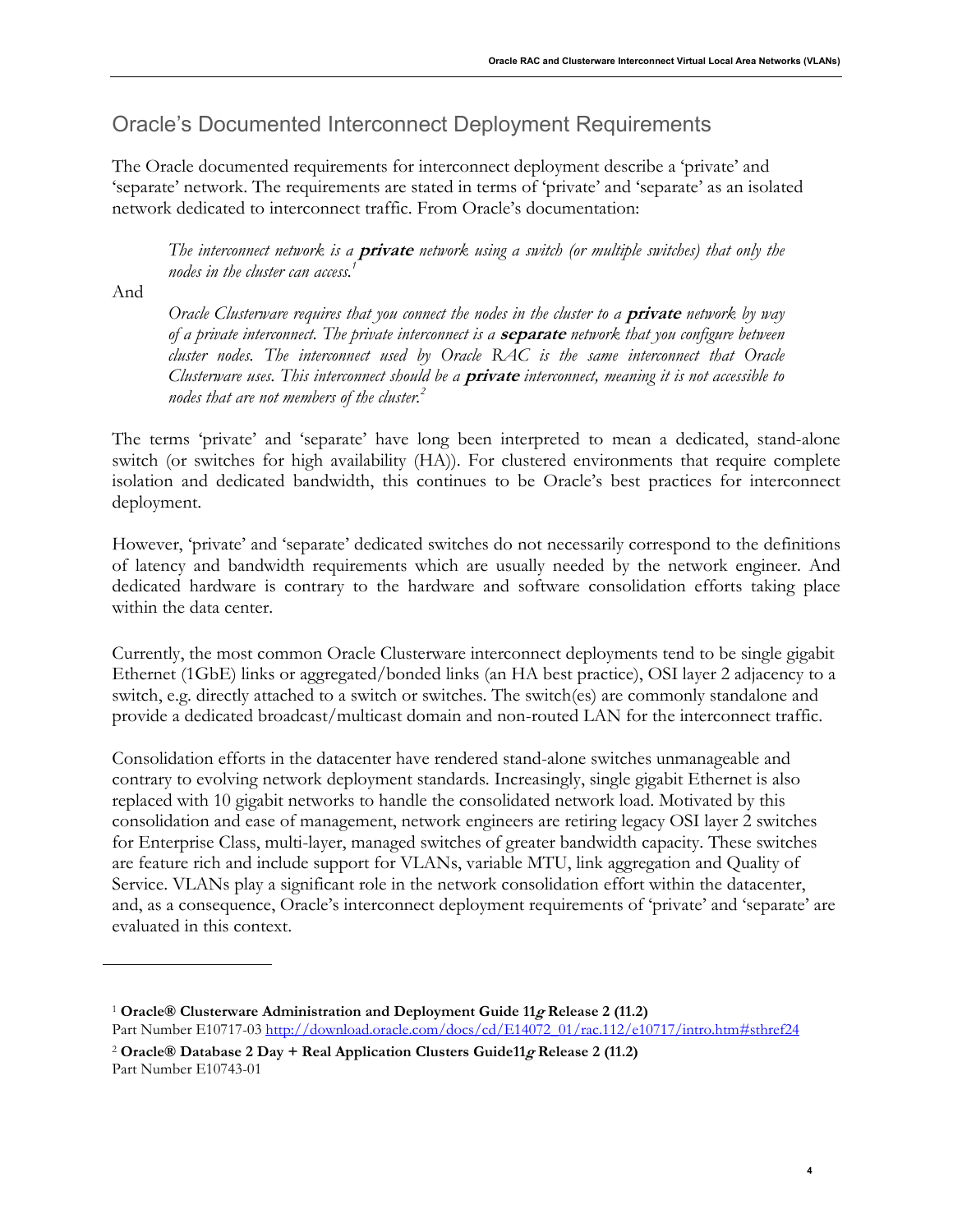# Latency and Bandwidth

Oracle Clusterware interconnect latency requirements are reasonably predictable. However, bandwidth requirements may be difficult to calculate prior to deployment. Both latency and bandwidth requirements vary from application to application and are highly dependent on block size, transport media, network stack, hardware (drivers, PCI bus), server cpus (number/speed), interrupt processing, workload (OLTP or DSS) and RDBMS processing efficiencies. Lower bound round trip latencies for Oracle Cache Fusion block processing for UDP single gigabit Ethernet are published and are noted in Table 1 measured in milliseconds for varying block sizes.

| <b>Block Size</b>        | שפ   | ΔK    | 8K   | 16K  |
|--------------------------|------|-------|------|------|
| Round Trip (ms) UDP/1GbE | 0.30 | U.J I | 0.36 | 0.46 |

Table 1: Oracle Cache Fusion block processing latencies for varying block sizes for UDP on 1GbE

This represents minimum latencies for 2/3-way messaging<sup>3</sup>. These are lower bound database measured end-to-end latencies, which are optimal, near wire-rate latencies and should be very close to expected values. Upper bound latency is driven by the performance and availability service level requirements of the application with a generous upper bound default latency threshold of 30 seconds.

If network messages are not processed within this upper bound threshold, the Oracle Clusterware perceives this as a network fault and may initiate split-brain prevention node fencing. Continued high latency jitter introduces severe performance degradation and may result in cluster packet retransmissions and/or packet loss, which can exacerbate performance problems. High packet processing latencies, and especially sustained high latency, should be thoroughly investigated.

As of Oracle Database 11g Release 1, AWR expose interconnect database ping latencies for varying message sizes as depicted in Table 2. These ping latencies are reported as averages with standard deviation for varying database block sizes. The measured latency for a single roundtrip message from the source instance to other instances is measured in milliseconds. The latency of loop back messages from the source instance to itself is used as a control, since message latency can include wait for non-network resources such as memory and CPU.

Evaluating these statistics pre-production should give an accurate estimate of latency for the interconnect and for the instance in the environment under test. Regularly monitoring reported latencies should be a common practice for early problem detection, trend analysis and consolidation projections.

<sup>3</sup> AWR and Statspack reports would report averages as if they were normally distributed. The session wait history which is included in Statspack in 10.2 and AWR in 11g will show the actual quantities. The minimum values in this table are the optimal values for 2-way and 3-way block transfers, but can be assumed to be the expected values ( i.e., 10ms for a 2 way block would be very high )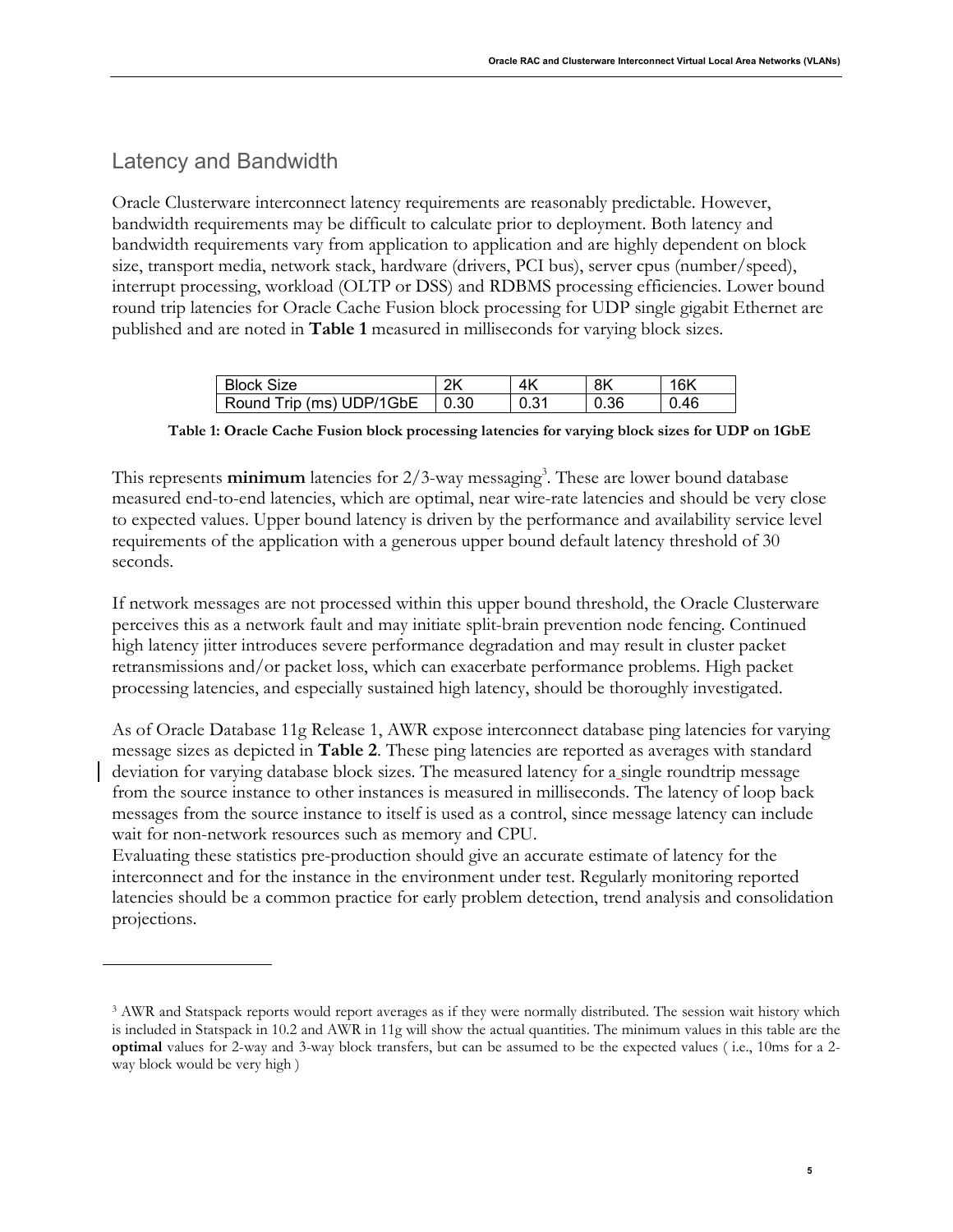| Target   | $500B$ Ping | Avg Latency | Stddev     | 8K Ping | Avg Latency | Stddev 8K |
|----------|-------------|-------------|------------|---------|-------------|-----------|
| Instance | Count       | $500B$ msg  | $500B$ msg | Count   | 8K msg      | msg       |
|          | 145         | 1.30        | 5.07       | 145     | 1.30        | 5.07      |
|          | 145         | 1.01        | 4.50       | 145     | 1.01        | 4.50      |
|          | 145         | 1.16        | 4.79       | 145     | 1.01        | 4.50      |
|          | 145         | 1.16        | 4.79       | 145     | 1.16        | 4.79      |

Table 2: AWR exposes database interconnect ping latencies in milliseconds for varying message sizes

Oracle Clusterware interconnect bandwidth requirements for Ethernet are generally defined by the wire rate of the transport media, which today is commonly 1GbE, and increasingly 10GbE, aggregated for increased bandwidth and/or availability. Bandwidth calculators can only give a course grained estimate of the bandwidth requirement, which is highly dependent on data access patterns in the cluster. Very generally speaking, a 1GbE link saturates at approximately 80-90%, after which, packet loss is likely. For any application or combination of workload, care must be taken to understand the interconnect traffic patterns, peak variation, congestion and potential block loss. The Oracle AWR exposes estimated interconnect traffic<sup>4</sup> in kilobytes in the 'Global Cache Load Profile. Oracle Database 11 Release 2 AWR expose even more statistics related to Global Cache Transfers for CUR and CR buffers for immediate, busy and congested processing as well as interconnect throughput by software component (global cache, parallel query, db locks, db streams and others).

The AWR 'Cache Transfer Statistics' for Oracle RAC, when evaluated in pre-production testing, provide reliable estimates of interconnect throughput efficiency and a granular breakdown of internode block processing per block class <sup>5</sup>(data block, undo header, undo block). In addition to AWR, Cloud Control 12c exposes interconnect transfer rates aggregated for the cluster and measured in MB/sec. Cloud Control 12c also provides a breakdown for each node in the cluster, the private network interface total throughput rate and the percentage of total errors on the interface. This data can be displayed graphically or in tabular format covering a specific timeframe<sup>6</sup>. Figure 1 below is an EM Cloud Control 12c snapshot of the Cluster page reporting Cluster interconnects metrics.

<sup>4</sup> see \$ORACLE\_HOME/rdbms/admin/sprepins.sql for calculation.

<sup>&</sup>lt;sup>5</sup> Transfer statistics aggregated per class is reported only if define variable cache\_xfer\_per\_instance =  $Y'$ 

<sup>6</sup> See Appendix X for 12c Cloud Control snapshots of Cluster interconnect stats/metrics and threshold alarms.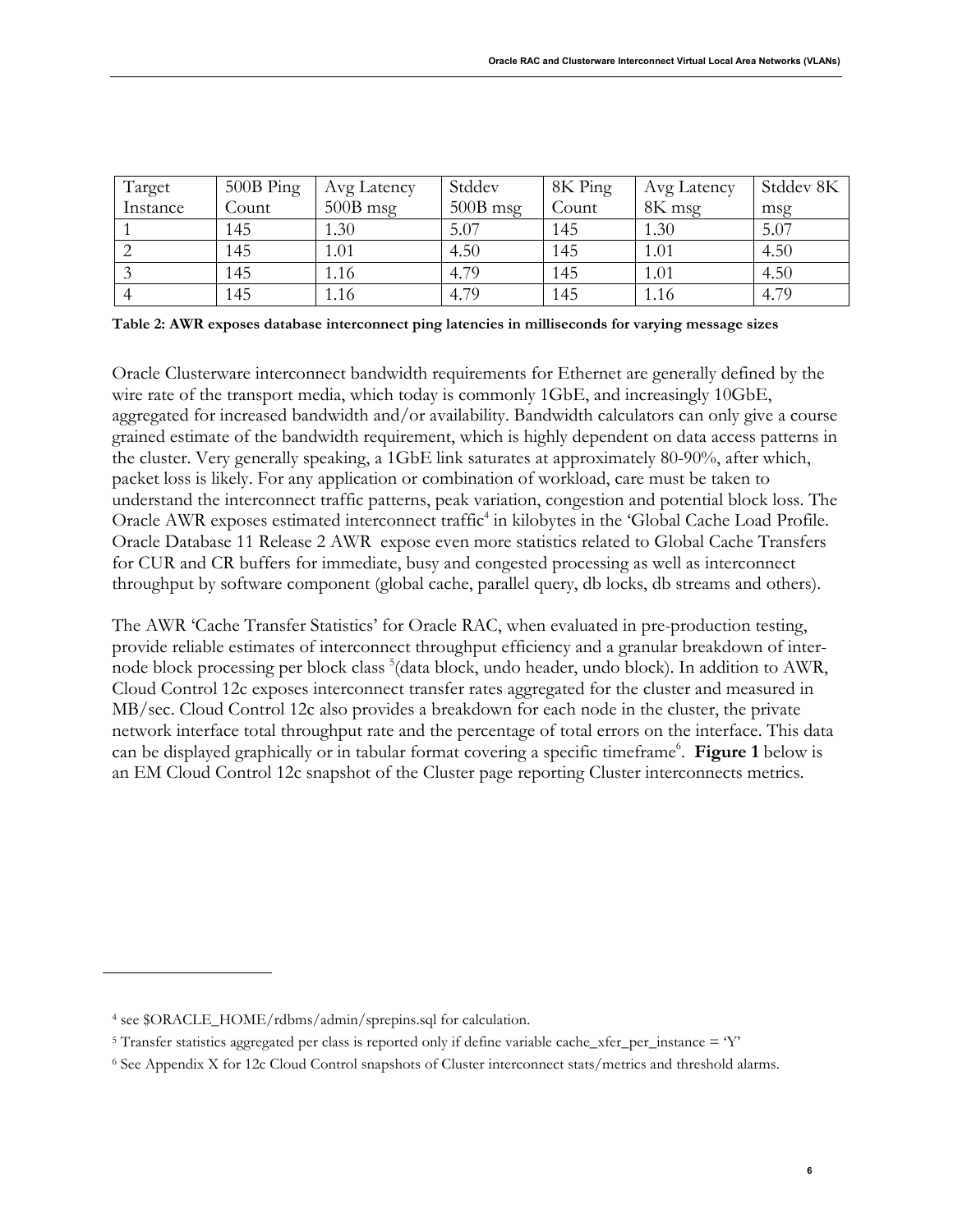|                                                         |                                                    | ORACLE Enterprise Manager Cloud Control 12c |                |                       |                                                     |                                                             |                                          |         | Setup + Help +   1 SYSMAN   Log Out   O                                                                                                                                                                                        |
|---------------------------------------------------------|----------------------------------------------------|---------------------------------------------|----------------|-----------------------|-----------------------------------------------------|-------------------------------------------------------------|------------------------------------------|---------|--------------------------------------------------------------------------------------------------------------------------------------------------------------------------------------------------------------------------------|
|                                                         | Enterprise v @ Largets v * Eavorites v @ History v |                                             |                |                       |                                                     |                                                             |                                          |         | Search Target Name w                                                                                                                                                                                                           |
| <b>G</b> rwsbi0508-r <sup>0</sup>                       |                                                    |                                             |                |                       |                                                     |                                                             |                                          |         | rwsbi07.us.oracle.com                                                                                                                                                                                                          |
| Cluster + Administration +                              |                                                    |                                             |                |                       |                                                     |                                                             |                                          |         |                                                                                                                                                                                                                                |
| Cluster: rwsbi0508-r > Interconnects                    |                                                    |                                             |                |                       |                                                     |                                                             |                                          |         |                                                                                                                                                                                                                                |
|                                                         |                                                    |                                             |                |                       |                                                     |                                                             |                                          |         | v<br>Page Refreshed Jan 3, 2012 1:36:49 PM PST ( View Data Manually                                                                                                                                                            |
| transfers.                                              |                                                    |                                             |                |                       |                                                     |                                                             |                                          |         | The interconnect configuration and internode communication will influence the performance of cluster databases. The tables below show network interfaces on all hosts and network interfaces currently in use by cluster datab |
|                                                         |                                                    |                                             |                |                       | Private Interconnect Transfer Rate (MB/Sec) 0.242 * |                                                             |                                          |         |                                                                                                                                                                                                                                |
|                                                         |                                                    |                                             |                |                       |                                                     | Transfer rate on the private network in the last 5 minutes. |                                          |         |                                                                                                                                                                                                                                |
| <b>Interfaces by Hosts</b>                              |                                                    |                                             |                |                       |                                                     |                                                             |                                          |         |                                                                                                                                                                                                                                |
| View Private V                                          |                                                    |                                             |                |                       |                                                     |                                                             |                                          |         |                                                                                                                                                                                                                                |
| Expand All Collapse All                                 |                                                    |                                             |                |                       |                                                     |                                                             |                                          |         |                                                                                                                                                                                                                                |
| Name                                                    |                                                    | Type                                        | Subnet         | Interface Type        |                                                     |                                                             | Total I/O Rate (MB/Sec) (Last 5 Minutes) |         | Total Error Rate (%) (Last 5 Minutes)                                                                                                                                                                                          |
| V rwsbi0508-r                                           |                                                    | Cluster                                     |                |                       |                                                     |                                                             |                                          |         |                                                                                                                                                                                                                                |
| V rwsbi05.us.oracle.com                                 |                                                    | Host                                        |                |                       |                                                     |                                                             |                                          |         |                                                                                                                                                                                                                                |
| eth <sub>2</sub>                                        |                                                    | Interface                                   | 10.196.108.0   | Private               | .326 *                                              |                                                             |                                          | $0*$    |                                                                                                                                                                                                                                |
| V rwsbi07.us.oracle.com                                 |                                                    | Host                                        |                |                       |                                                     |                                                             |                                          |         |                                                                                                                                                                                                                                |
|                                                         |                                                    |                                             |                |                       |                                                     |                                                             |                                          |         |                                                                                                                                                                                                                                |
| eth <sub>2</sub>                                        |                                                    | Interface                                   | 10.196.108.0   | Private               | .236 *                                              |                                                             |                                          | $0*$    |                                                                                                                                                                                                                                |
| Expand All Collapse All<br>Name                         | Target Type                                        |                                             | Interface Name | Host Name             | IP Address                                          | Interface Type                                              | Source                                   |         | Transfer Rate (MB/Sec) (Last 5 Minutes)                                                                                                                                                                                        |
| V rwsbi0508-r                                           | Cluster                                            |                                             |                |                       |                                                     |                                                             |                                          |         |                                                                                                                                                                                                                                |
| $\nabla$ qos1                                           | Cluster Database                                   |                                             |                |                       |                                                     |                                                             |                                          |         |                                                                                                                                                                                                                                |
| $qosl_1$                                                | Database Instance                                  | eth2:1                                      |                | rwsbi06.us.oracle.com | 169.254.25.234                                      | Private                                                     | n/a                                      | $.016*$ |                                                                                                                                                                                                                                |
| qos1_3                                                  | Database Instance                                  | eth2:1                                      |                | rwsbi05.us.oracle.com | 169.254.212.24                                      | Private                                                     | n/a                                      | n/a     |                                                                                                                                                                                                                                |
| $\nabla$ qos2                                           | Cluster Database                                   |                                             |                |                       |                                                     |                                                             |                                          |         |                                                                                                                                                                                                                                |
| $q$ os $2_1$                                            | Database Instance                                  | eth2:1                                      |                | rwsbi08.us.oracle.com | 169.254.107.171                                     | Private                                                     | n/a                                      | $.01*$  |                                                                                                                                                                                                                                |
| qos2_2                                                  | Database Instance                                  | eth2:1                                      |                | rwsbi07.us.oracle.com | 169.254.194.185                                     | Private                                                     | n/a                                      | .01     |                                                                                                                                                                                                                                |
| qos2_3                                                  | Database Instance                                  | eth2:1                                      |                | rwsbi05.us.oracle.com | 169.254.212.24                                      | Private                                                     | n/a                                      | nja     |                                                                                                                                                                                                                                |
| $\nabla$ qos3                                           | Cluster Database                                   |                                             |                |                       |                                                     |                                                             |                                          |         |                                                                                                                                                                                                                                |
| $q$ os $3_1$                                            | Database Instance                                  | eth2:1                                      |                | rwsbi08.us.oracle.com | 169.254.107.171                                     | Private                                                     | n/a                                      | n/a     |                                                                                                                                                                                                                                |
| qos3_2                                                  | Database Instance                                  | eth2:1                                      |                | rwsbi05.us.oracle.com | 169.254.212.24                                      | Private                                                     | n/a                                      | $.012*$ |                                                                                                                                                                                                                                |
| <b>Interfaces in Use by Cluster Databases</b><br>qos3_3 | Database Instance                                  | eth <sub>2:1</sub>                          |                | rwsbi07.us.oracle.com | 169.254.194.185                                     | Private                                                     | nja                                      | $.016*$ |                                                                                                                                                                                                                                |

Figure 1: 12c Cloud Control Cluster Interconnect reporting - significant metrics highlighted in red

Testing is the best measure of the bandwidth required and expected latency for any application or consolidation of applications. A combination of throughput measured at the OS level (CPU), the network level (NIC/Switch) and the application level (database, RAC, non-database) will give you the most reliable estimate of bandwidth required and throughput efficiency.

### Shared Ethernet Switch, VLANs and the Interconnect

Understanding the latency and bandwidth requirements of the cluster interconnect in an Shared Ethernet network environment is critical when partitioning the switch or network adapters using VLANs. VLANs are a logical partitioning of broadcast/multicast domains within a network. They are generally used to permit dislocated hosts within a network to operate within a common broadcast domain without having to be physically located together. This is a common use of VLANs within a network. VLANs may be untagged where a host adapter is cabled to a switch port configured for VLAN support and there is no modification of the network frame. This is the most common VLAN configuration for Oracle Clusterware interconnect deployments to date. VLANs may also be tagged by modifying the frame to contain a VLANID and is common when a VLAN must traverse multiple network devices. Tagged VLANs are often used on 'trunks' between network devices such as a trunk between redundant switches, or uplinks from an access layer switch to a core or distribution switch. Tagged VLANs may be configured on host network adapters to partition adapters into distinct networks. The segmentation and broadcast/multicast isolation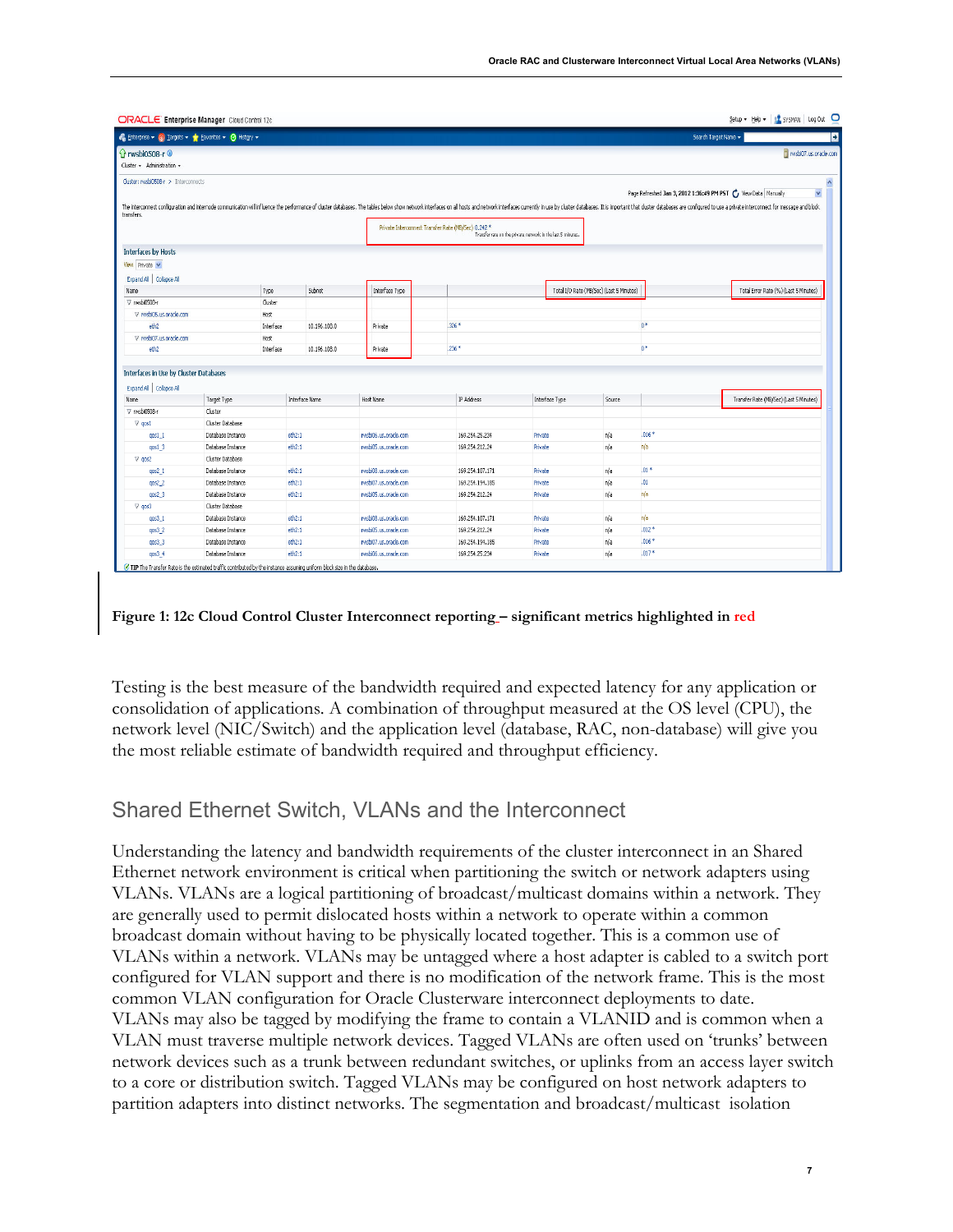provided by VLANs are adequate for interconnect deployment purposes and satisfy the 'private' and 'separate' network requirements for the cluster interconnect, albeit, with the following caveats:

#### Layer 2 Adjacency

Servers configured in the Oracle Clusterware must deploy the Oracle Clusterware interconnect as OSI layer 2 adjacent. Servers are considered adjacent when communication with any node in the cluster is in the same broadcast domain and the communication is generally satisfied in a single hop. Each server will be direct attached to the access layer switch or redundant switches. Unlike conventional VLAN configurations, Oracle requires all servers in the cluster to be direct attached to access layer switches. Figure 2 below illustrates the required layer 2 adjacency.

#### Spanning Tree

The Oracle Clusterware interconnect configured in an Shared Ethernet access switch implies that the switch is participating in a larger bridged Ethernet corporate LAN topology, generally hierarchical, with access, distribution and core switches servicing public, storage, private and management network traffic.

The **Spanning Tree Protocol (STP)** is a network protocol that ensures a loop-free topology for any bridged Ethernet local area network. The basic function of STP is to prevent bridge loops and the broadcast radiation that results from them. Spanning tree also allows a network design to include redundant links to provide automatic backup paths if an active link fails, without the danger of bridge loops, or the need for manual enabling/disabling of these backup links.<sup>7</sup>

When a network switch or routing device participating in the bridged network fails, a network topology change is detected and is advertised to the entire bridged network. This STP event can flood the network and suspend network packet processing for all devices in the bridged network<sup>8</sup>. Such an event can interrupt the Oracle Clusterware interconnect traffic causing severe performance degradation and in most cases, clusterware node evictions due to interconnect network failure.

STP events should be contained, either by disabling STP for the VLAN or implementing vendor specific STP re-convergence optimizations such as Port Fast definitions, RootGuard, BPDU filtering. Lack of mitigation of STP convergence events can create cluster-wide outages<sup>9</sup>. Any STP convergence must complete within the Oracle Clusterware heartbeat threshold (30 seconds by default). Some applications have stringent availability Service Level Agreements (SLAs) and will have a more aggressive heartbeat threshold to optimize failure detection. Appendix A illustrates wireshark output for a cluster wide outage triggered by an STP network topology change.

<sup>&</sup>lt;sup>7</sup> Wikipedia, http://en.wikipedia.org/wiki/Spanning\_tree\_protocol

<sup>8</sup> Understanding Spanning-Tree Protocol Topology Changes, Cisco Document ID: 12013

<sup>9</sup> Spanning Tree convergence is in function of the number of devices involved and the distance from the STP root and can take greater than Oracle Clusterware default node miscount setting of 30secs. For example Per-VLAN Spanning Tree (PVST), commonly used in inter-switch links (ISL), convergence time can take more than 45 seconds.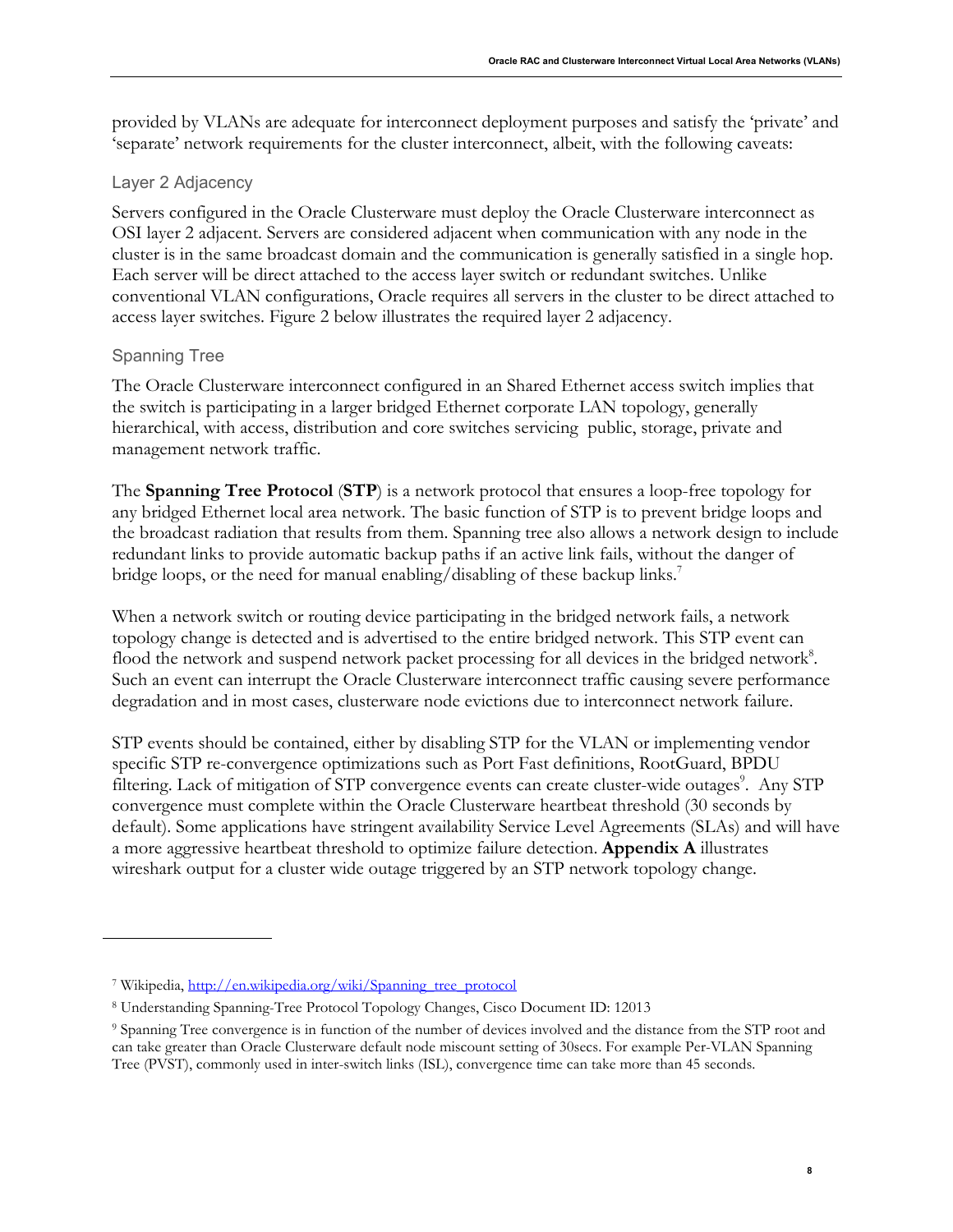Note: By default, spanning tree runs on every port. Generally, the spanning tree feature cannot be turned off in switches on a per-port basis. STP can be turned off on a per-VLAN basis, or globally on the switch. Network engineers should coordinate with the appropriate switch vendor for STP best practices.

#### VLAN Pruning

Switch vendors may provide the ability to extend VLANs between switches through proprietary trunking protocols, such as Cisco's VTP or VLAN tagging protocols such as Cisco Inter-Switch Links (ISL) and the IEEE 802.1q standard. These features define a VLAN aware network whereby VLAN definitions are propagated on the entire bridged network. This is most often observed when server network redundancy is configured through multi-home (multiple network adapters) configured to redundant access layer switches. Both switches must be aware of the defined VLANs for their network segments and support the use of the appropriate protocol. Figure 2 below illustrates multi-homed servers configured to redundant switches where VLANs are extended between the access layer switches as well as to upstream distribution or core switches. The server network adapters may be VLAN tagged but it is not required in this context. The focus in this use case is the tagged VLANs on the inter-switch link or trunk.

VLAN trunking or the use of VLAN tagging is supported for Oracle Clusteware interconnect configuration. Trunks carry traffic from all VLANs to and from switches as all VLANs are active on a trunk link by default. The VLAN trunk or ISL should have the bandwidth capacity to handle all required traffic and not create a bottleneck. VLANs use broadcast and multicast protocols which is replicated over the entire VLAN. All switches in the network where the VLAN is defined would receive all broadcast and multicast communication. To facilitate VLAN configuration in the bridged network, vendor VLAN extensions may automatically propagate VLAN definitions through the bridged network by default. This makes sense for public traffic, however, it is highly discouraged for the Oracle Clusterware private interconnect traffic. VLAN pruning <sup>10</sup> or disabling the clusterware private interconnect VLAN in the trunk should be configured so that private broadcast and multicast traffic does not propagate beyond the access layer $^{11}$ .

<sup>10</sup> Understanding VLAN Trunk Protocol (VTP) – VTP Pruning, Cisco Document ID: 10558

<sup>11</sup> Access layer switch deployment topologies may vary based on data center deployment standards, where the trunk or ISL is cabled at the access layer (U topology) or, it may be cabled at the distribution layer (inverted U topology) or both (box topology). Please consult your network engineer to determine where VLAN pruning should be enabled.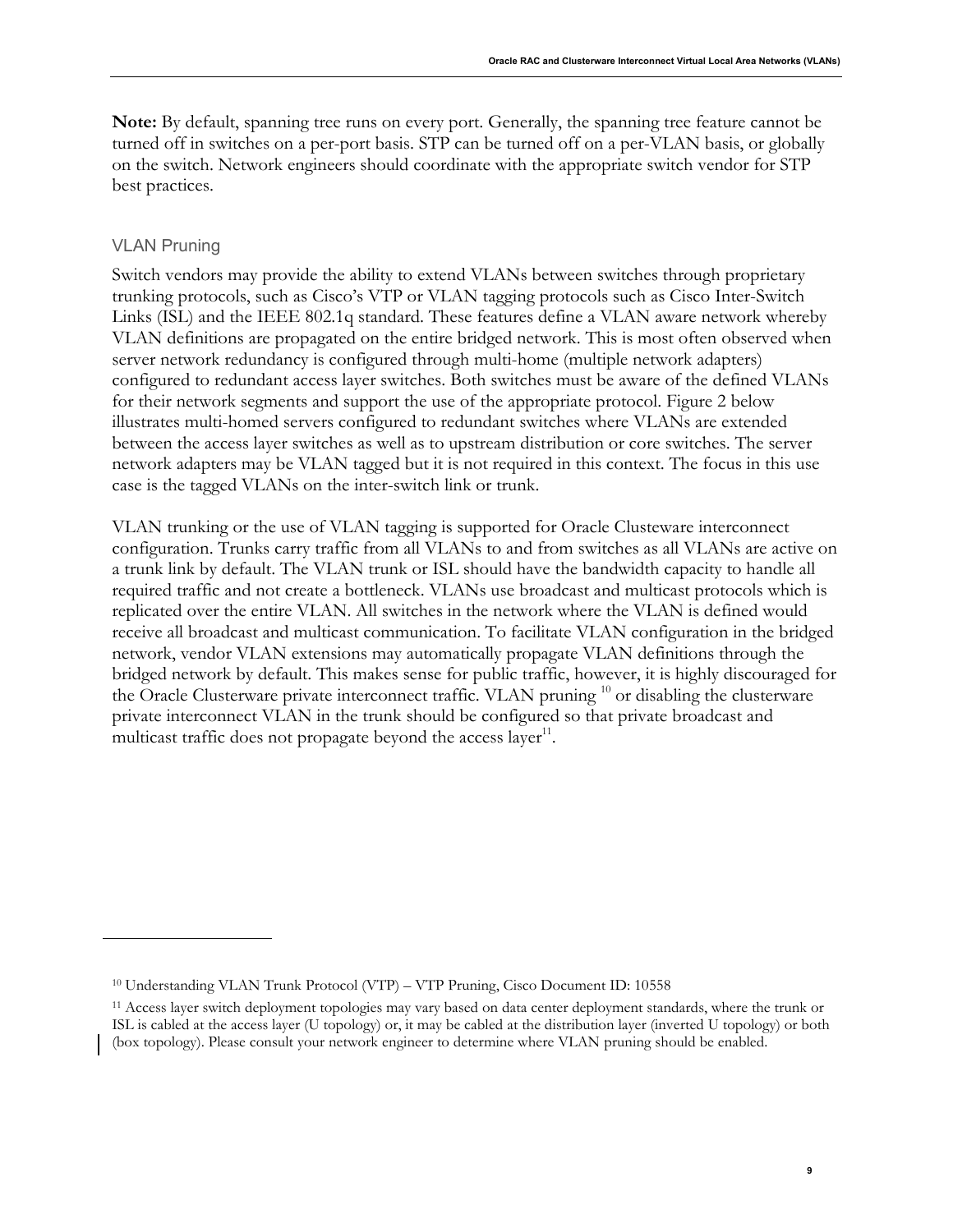

Figure 2: Network VLAN Topology Mapping, Layer 2 Adjacency and Trunking

Figure 2 illustrates a common VLAN deployment for a four node clustered environment with high availability in redundant access switches, and active/standby server NIC aggregation. The network interfaces are cabled to switch ports configured for tagged VLANs (static). The VLANs are trunked to a redundant standby switch and the Public VLAN is trunked upbound to a distribution or core switch. The interconnect VLAN is pruned from the upbound trunk. The server links may represent single gigabit Ethernet, 10 gigabit Ethernet or aggregate interfaces. The network traffic on an interface may be consolidated with respect to the traffic type, e.g. Public application traffic, Private interconnect traffic, network storage traffic, and may be VLAN tagged if the network adapter, drivers and OS support the VLAN trunking protocol. Consolidating the disparate network traffic on a shared VLAN tagged network interface is strongly discouraged.

There are many different topologies for network redundancy. This topology, illustrates the extension of VLANs between access switches using VLAN trunking. VLANs are tagged, or trunked, between the two access layer switches, and the trunk continues off the access layer up into the corporate LAN. Please note in this diagram that the interconnect VLAN11 represented in red is tagged between the access layer switches, but does not participate in the uplink trunk to the aggregation or distribution layer. This requires that the interconnect VLAN be filtered or 'pruned' from the VLAN trunk before leaving the access layer.

Failure to 'prune' this traffic from the VLAN trunk may result in higher latencies, performance degradation and possible outages due to STP events. In addition to VLAN pruning, STP cost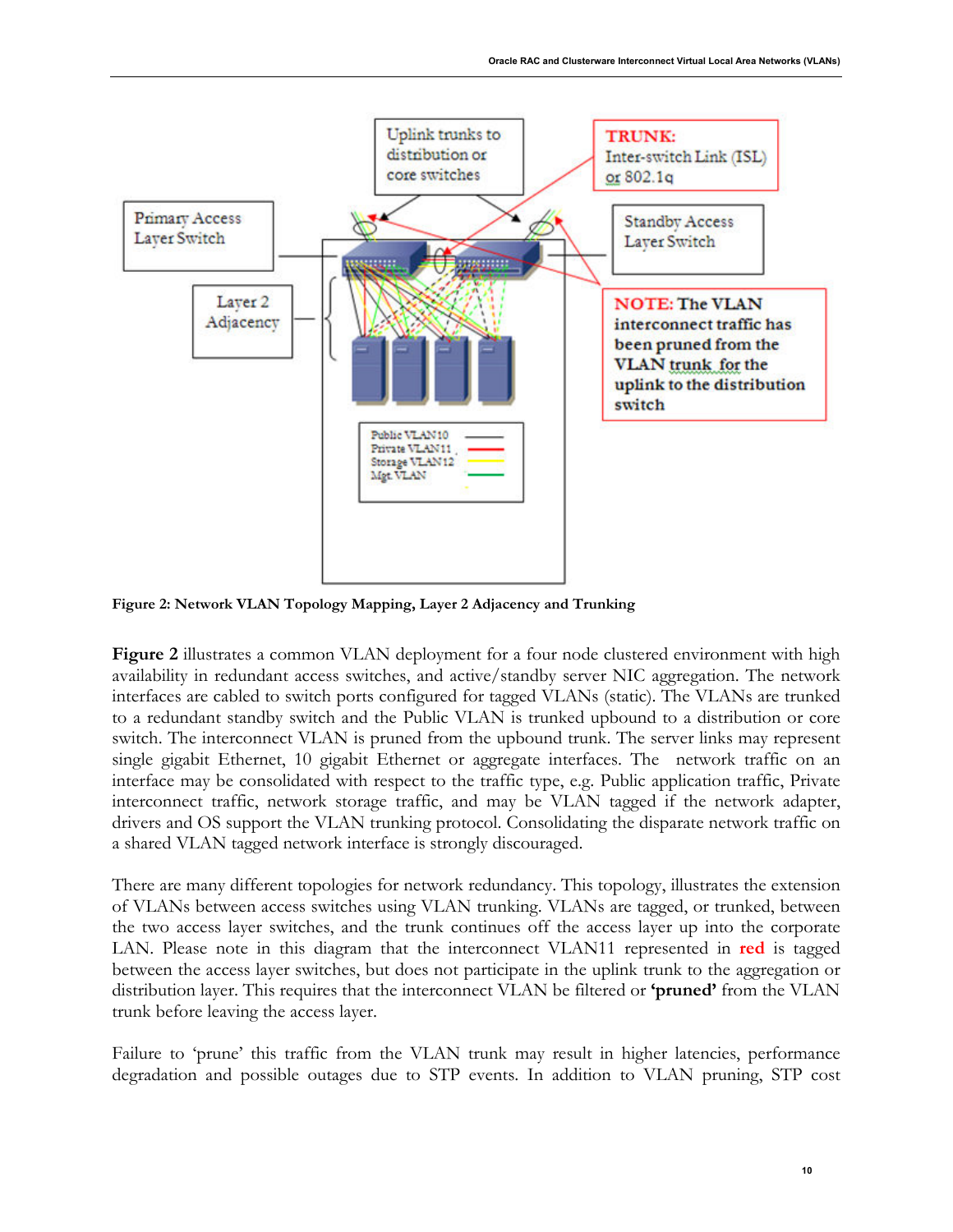calculations and port blocking should be configured to eliminate or minimize the impact of STP topology changes.

#### Consolidation and Converged Networks

Consolidation of RAC databases implies that network traffic can be consolidated. For Oracle Clusterware interconnect deployment, this is entirely possible. Oracle supports consolidation of RAC databases and associated private interconnect traffic on dedicated network adapters. A common consolidation is the simultaneous migration of databases to a RAC environment along with the upgrade of 1GbE network interfaces to 10GbE. The consolidated databases in the RAC environment can share the same network interface. The network interface must respect the same interconnect requirements of a dedicated, non-routed subnet. Just as in 1GbE deployments, the consolidated interconnect may be deployed in a single VLAN. If the environment requires segregated networks for the interconnect, tagged VLANs on the interface are supported for network isolation. A common consequence of network consolidation may be a reduction of required IP subnets and supporting VLANs where like-traffic is consolidated from multiple subnets to a single subnet. A common use case is where consolidated RAC databases in a single cabinet may share a single, non-routed subnet mapped to a single static VLAN on the switch.

 Even though there may be perceived adequate bandwidth to accommodate further consolidated traffic, there are issues related to performance, security and availability that discourages consolidation of clustered public and private traffic on a single or aggregated interfaces. Field experience indicates that consolidation of network traffic should be restricted to network traffic with similar performance and availability characteristics, e.g. consolidated public, consolidated private, consolidated network storage. As a shared resource, any adverse behavior on the network segment may negatively impact unrelated private communication.

Distinct from consolidated networks, vendors are providing converged network solutions which are high bandwidth, low latency network solutions, such as, Fibre Channel over Ethernet (FCoE). These solutions tend to be vendor specific with specialized adapters capable of Fibre Channel encapsulation in an Ethernet frame. Proprietary solutions often provide virtualization of interfaces ( virtual NICs, virtual HBAs and virtual switching), as well as support for Data Center Bridging<sup>12</sup> (DCB) protocols for Priority Flow Control, Congestion management and Enhanced Transmission Selection for network bandwidth assignment and management. Certification and support for FCoE solutions are posted on the Oracle Technical Network certification matrix. As Ethernet bandwidth increases, Oracle will evaluate a broader generalization of the DCB framework for larger and more diverse consolidation support.

### **Oversubscription**

RAC IP traffic, and network traffic in an Ethernet environment in general, tends to be bursty in nature and lends itself to oversubscription design. Calculated oversubscription is common in switch configurations, particularly as you move away from the network edge devices. In a shared network

<sup>&</sup>lt;sup>12</sup> See 802.1 Working Group Data Center Bridging Task Group - http://www.ieee802.org/1/pages/dcbridges.html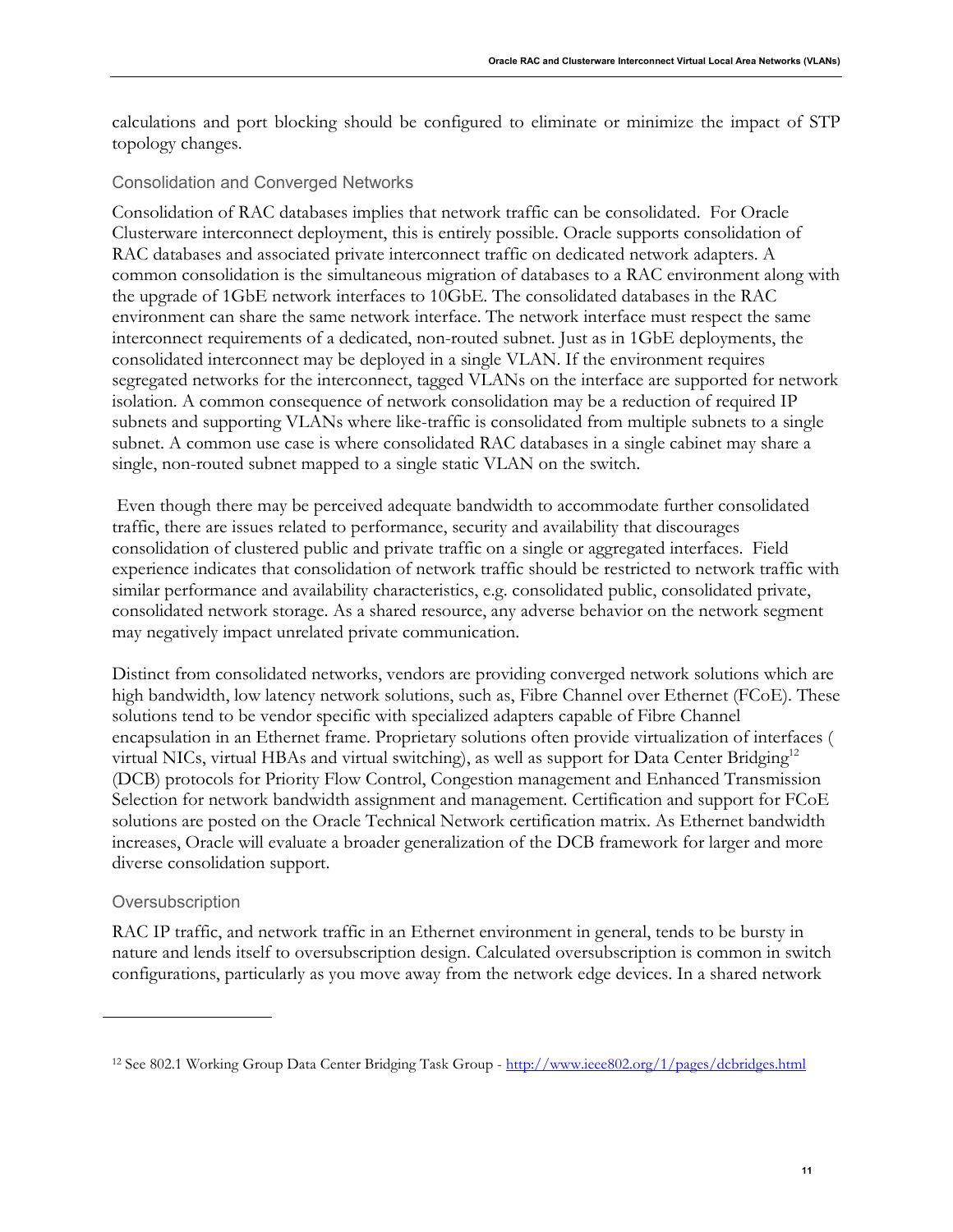environment for shared switches, ports, network adapters and network segments, careful evaluation of interconnect usage, usage variation and network efficiencies must be regularly evaluated. The consequences of transient oversubscription may be negligible, however, sustained oversubscription of a network device will likely result in degraded performance, a fault of the network device or server and subsequent interruption of service to the business.

### **Conclusion**

Oracle's interconnect deployment requirements are historically conservative. They are conservative because the consequences of performance degradation or interconnect failure are costly. Oracle requires the interconnect to be configured on a private, dedicated LAN or VLAN (tagged or untagged), which is non-routed and isolated from non-interconnect traffic. Oracle requires the low latency and bandwidth to satisfy the performance and availability requirements of the application. These requirements, should be within the latencies norms described above and not exceed any timeout values configured for the rdbms, or clusterware, mandated by the application, which may trigger instance or node eviction . At a minimum, the application availability and response time (service time) should define the service level agreement (SLA), which, in turn, defines the network requirements. As network technologies evolve to respond to the changing dynamics in the data center, Oracle will continue to evaluate the Oracle Clusterware interconnect requirements.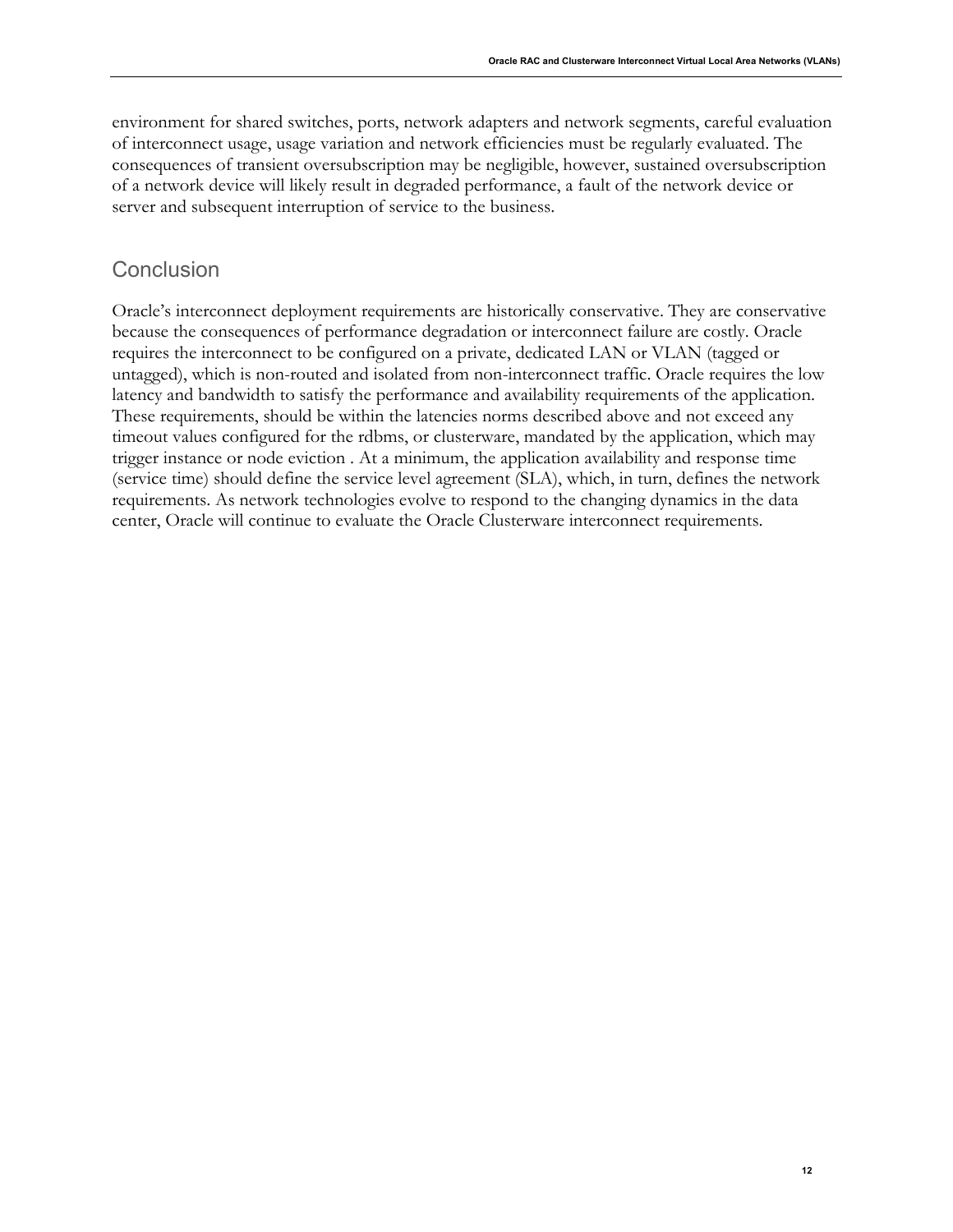### Appendix

#### A. Spanning Tree Diagnostics

WIRESHARK log of STP flooding the VLAN which created an outage:

1501316 2011-10-03 14:49:36.108541000 xxx.xxx.xxx.209 -> xxx.xxx.xxx.213 UDP Source port: 38528 Destination port: 36092 1501317 2011-10-03 14:49:36.108541000 xxx.xxx.xxx.209 -> xxx.xxx.xxx.213 UDP Source port: 38528 Destination port: 36092 1501527 2011-10-03 14:49:36.143541999 xxx.xxx.xxx.212 -> xxx.xxx.xxx.210 UDP Source port: 38529 Destination port: 37920 1501528 2011-10-03 14:49:36.143541999 xxx.xxx.xxx.209 -> xxx.xxx.xxx.214 UDP Source port: 38528 Destination port: 39931 1501529 2011-10-03 14:49:36.143541999 xxx.xxx.xxx.209 -> xxx.xxx.xxx.214 UDP Source port: 38528 Destination port: 39931 1502108 2011-10-03 14:49:36.219542999 xxx.xxx.xxx.209 -> xxx.xxx.xxx.213 UDP Source port: 38528 Destination port: 36092 1502109 2011-10-03 14:49:36.219542999 xxx.xxx.xxx.209 -> xxx.xxx.xxx.213 UDP Source port: 38528 Destination port: 36092 1502112 2011-10-03 14:49:36.220543999 xxx.xxx.xxx.212 -> xxx.xxx.xxx.211 UDP Source port: 38529 Destination port: 39930 1502395 2011-10-03 14:49:36.273545000 xxx.xxx.xxx.212 -> xxx.xxx.xxx.213 UDP Source port: 38543 Destination port: 36088 1502396 2011-10-03 14:49:36.273545000 xxx.xxx.xxx.212 -> xxx.xxx.xxx.213 UDP Source port: 38543 Destination port: 36088 1502902 2011-10-03 14:49:36.515550999 Cisco\_8a:3c:60 -> Spanning-tree-(for-bridges)\_00 STP RST. TC + Root = 4096/380/00:23:04:dd:38:80 Cost = 3 Port = 0x81a1 1502903 2011-10-03 14:49:36.516549999 Cisco\_8a:3d:cf -> Spanning-tree-(for-bridges)\_00 STP RST. TC + Root = 4096/380/00:23:04:dd:38:80 Cost = 3 Port = 0x8290 1502906 2011-10-03 14:49:36.516549999 Cisco\_8a:3d:d8 -> Spanning-tree-(for-bridges)\_00 STP RST. TC + Root = 4096/380/00:23:04:dd:38:80 Cost = 3 Port = 0x8299 1502919 2011-10-03 14:49:36.527549999 Cisco\_8a:3f:d1 -> Spanning-tree-(for-bridges)\_00 STP RST. TC + Root = 4096/380/00:23:04:dd:38:80 Cost = 4 Port = 0x8012 1502920 2011-10-03 14:49:36.527549999 Cisco\_8a:3f:d3 -> Spanning-tree-(for-bridges)\_00 STP RST. TC + Root =  $4096/380/00:23:04:dd:38:80$  Cost = 4 Port = 0x8014 1502923 2011-10-03 14:49:36.527549999 Cisco\_8a:3f:d2 -> Spanning-tree-(for-bridges)\_00 STP RST. TC + Root = 4096/380/00:23:04:dd:38:80 Cost = 4 Port = 0x8013 1503828 2011-10-03 14:49:37.236568000 Cisco\_8a:3c:60 -> Spanning-tree-(for-bridges)\_00 STP RST. TC + Root = 4096/380/00:23:04:dd:38:80 Cost = 3 Port = 0x81a1 …. 1507958 2011-10-03 14:49:45.459762000 Cisco\_8a:3f:d3 -> Spanning-tree-(for-bridges)\_00 STP RST. TC + Root = 4096/380/00:23:04:dd:38:80 Cost = 4 Port = 0x8014 1507959 2011-10-03 14:49:45.459762000 Cisco\_8a:3f:d2 -> Spanning-tree-(for-bridges)\_00 STP RST. TC + Root = 4096/380/00:23:04:dd:38:80 Cost = 4 Port = 0x8013 1518045 2011-10-03 14:50:06.260254000 xxx.xxx.xxx.212 -> xxx.xxx.xxx.211 UDP Source port: 38529 Destination port: 39930 1518046 2011-10-03 14:50:06.260254000 xxx.xxx.xxx.212 -> xxx.xxx.xxx.211 UDP Source port: 38529 Destination port: 39930 1518049 2011-10-03 14:50:06.266253000 xxx.xxx.xxx.209 -> xxx.xxx.xxx.214 UDP Source port: 38528 Destination port: 39931 1518050 2011-10-03 14:50:06.266253000 xxx.xxx.xxx.209 -> xxx.xxx.xxx.214 UDP Source port: 38528 Destination port: 39931 1518053 2011-10-03 14:50:06.271253999 xxx.xxx.xxx.212 -> xxx.xxx.xxx.211 UDP Source port: 38529 Destination port: 39930 1518054 2011-10-03 14:50:06.271253999 xxx.xxx.xxx.212 -> xxx.xxx.xxx.211 UDP Source port: 38529 Destination port: 39930 1518063 2011-10-03 14:50:06.278254000 169.254.121.4 -> 169.254.22.185 UDP Source port: 38695 Destination port: 38051 1518064 2011-10-03 14:50:06.278254000 169.254.121.4 -> 169.254.22.185 UDP Source port: 38695 Destination port: 38051 1518077 2011-10-03 14:50:06.287253999 xxx.xxx.xxx.209 -> xxx.xxx.xxx.213 UDP Source port: 38528 Destination port: 36092

4:49:36 - 2011-10-03 14:50:06 = 30 (24+6)seconds outage which caused a cluster wide outage.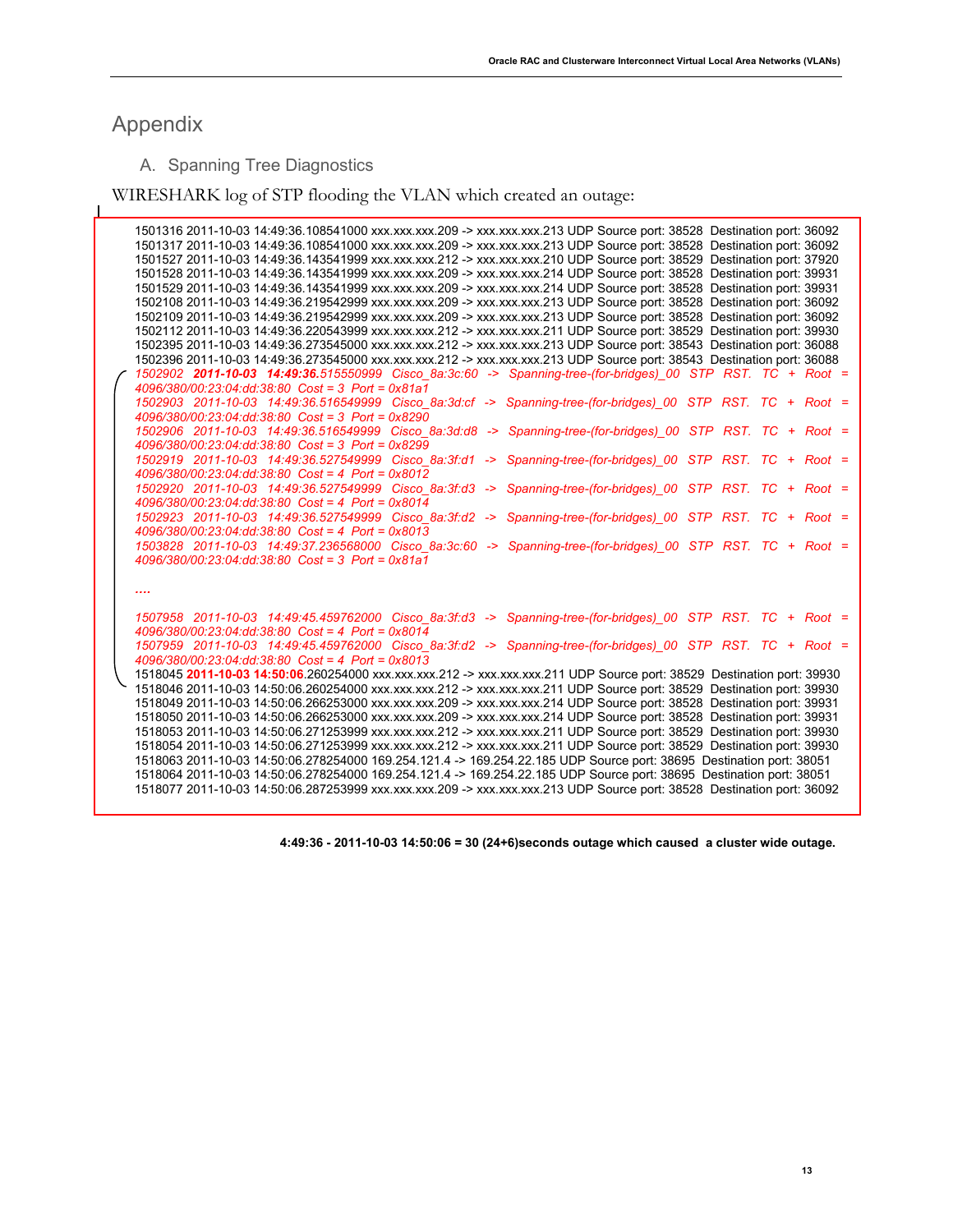

WIRESHARK graph of STP outage